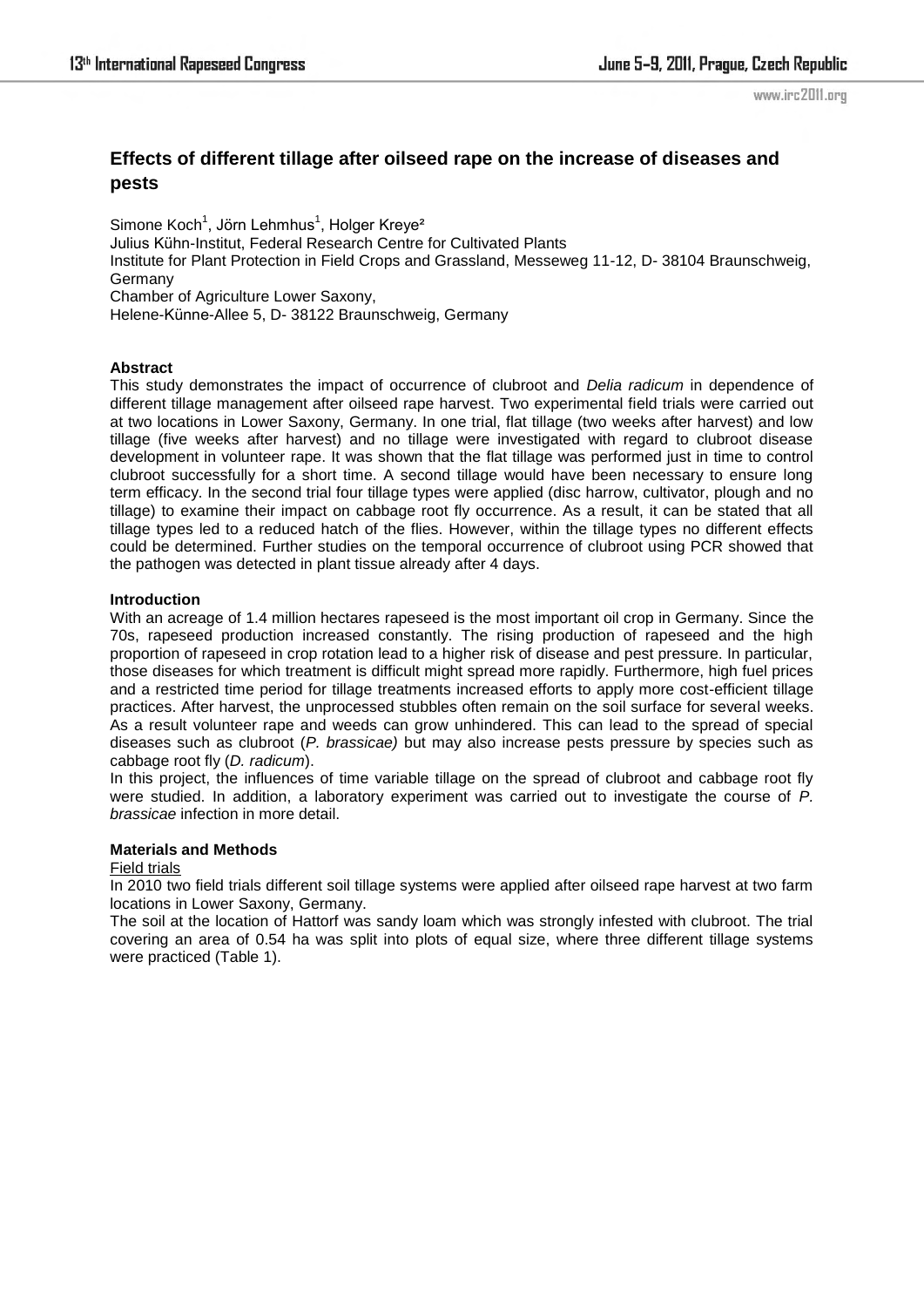www.irc2011.org

| <b>Variants</b> | 1 day after harvest   | T2<br>ca. 14 days after T1 | l T3<br>4 weeks after T1 |
|-----------------|-----------------------|----------------------------|--------------------------|
|                 | Chaff + mill of straw | ---                        | ---                      |
| 2 ا             | Chaff + mill of straw | Cultivator flat (5-10 cm)  |                          |
| Iз              | Chaff + mill of straw | ---                        | Cultivator low (15 cm)   |

Tab. 1: Field trial in Hattorf

The clubroot disease was recorded weekly by examining the specific disease symptoms of the roots of 200 plants of volunteer rape per variant. To determine the influence of climate conditions on the development of the pathogen, weather data from the nearest official weather station were used. The soil at the location of Groß Twülpstedt was loamy sand which was moderately infested with cabbage root fly. The trial covering an area of 2.4 ha was split into plots of equal size, where four different tillage systems were practiced (Table 2).

Tab. 2: Soil tillage techniques applied in Groß Twülpstedt

| <b>Variants</b> | 10 days after harvest   | T <sub>2</sub><br>3-4 weeks after harvest |
|-----------------|-------------------------|-------------------------------------------|
|                 |                         |                                           |
| 12              | Disc harrow flat (5 cm) |                                           |
| l 3             |                         | Cultivator low (15 cm)                    |
|                 |                         | Plough deep (25 cm)                       |

The hatched of the cabbage root flies was monitored by 8 photoeclectors in each variant, which were placed at a distance of 10 meters after soil tillage. A 5% sodium benzoate solution was used as fishing liquid. The number of flies caught was counted during a period of four weeks.

#### Laboratory trials

The aim was to detect *P. brassicae* infection prior to the development of visible symptoms. Oilseed rape cv. Highlight seedlings, which were germinated for 7 days in plastic pots filled with soil, were inoculated with 2 ml spore suspension (1  $\times$  10<sup>7</sup> spores/ml) placed on each root neck. Control plants were treated with 2 ml H<sub>2</sub>O. The plants were incubated in a greenhouse at 25 °C and a 12-h photoperiod (natural light supplemented with artificial lighting). To ensure infection, the soil was kept saturated with water for the first week after inoculation. Afterwards the plants were fertilized and watered as required. Seedlings were harvested at 3, 5, 10 and 21 days after inoculation. The roots were washed with  $H_2O$  and examined for disease symptoms. Total DNA was extracted from the sample used as a template in the PCR protocol according to Rogers and Bendich (1985).

#### **Results and Discussion**

#### Field trials

In the field trial at Hattorf volunteer rape emerged one week after harvest of the pre-crop due to the wet weather conditions in late summer. In the untreated control, the first clubroot symptoms on volunteer rape were visible after 19 days from emergence. The infection increased in this variant from 30% up to 70% within the following three weeks (Fig. 1). Before treated with flat cultivator no disease symptoms were visible in volunteer rapeseed. After flat tillage treatment volunteer rapeseed emerged new within 7 days and clubroot symptoms were detected already after 12 days of emergence. The extreme rainfall, which resulted in high soil moisture led to this accelerated symptom development. Before low tillage treatment volunteer rape grew within four weeks and showed heavy infection with clubroot up to 55 %, but after tillage no further germination was observed.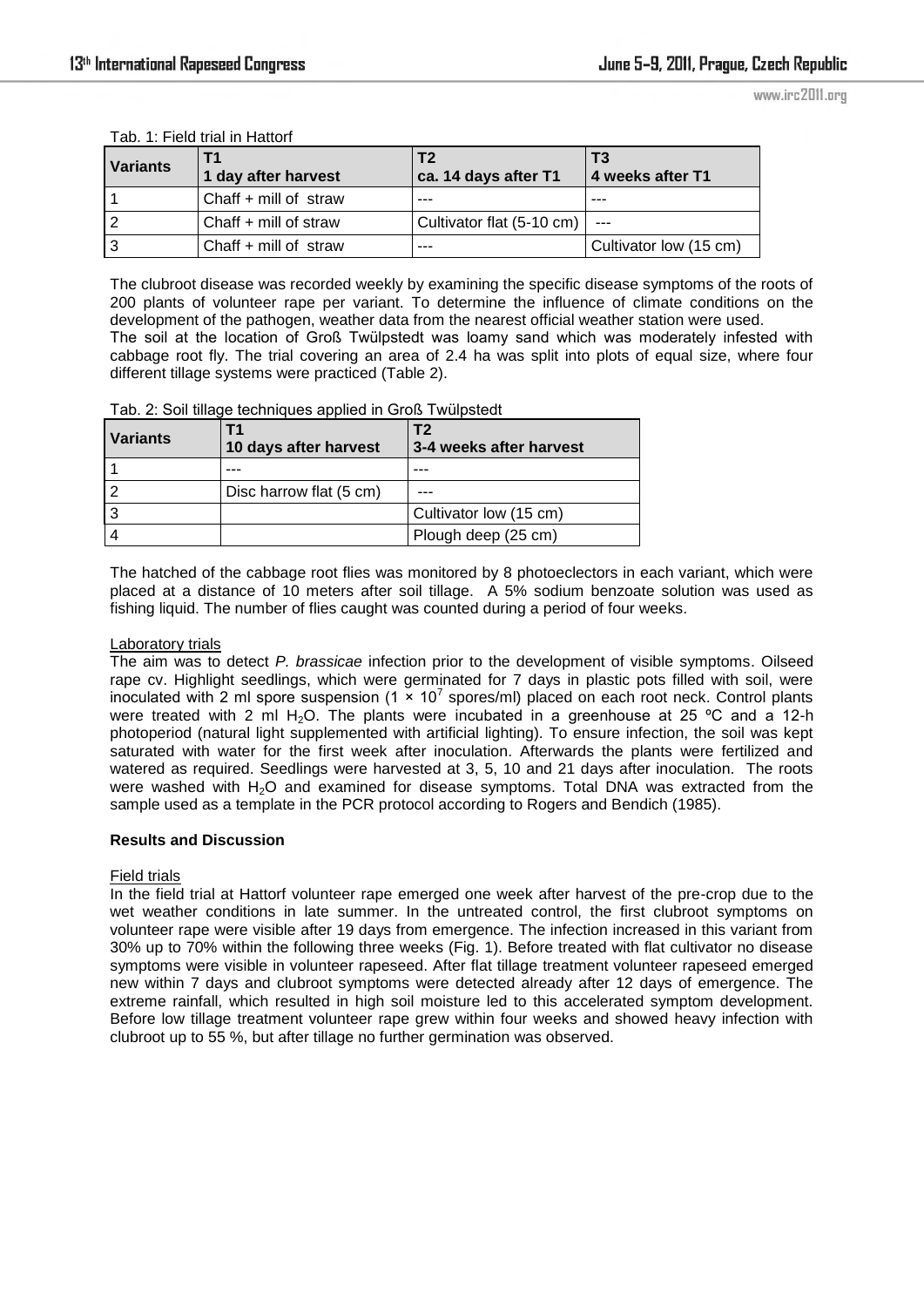

Fig. 1: Development of clubroot on volunteer rape depending on the tillage

The field experiment in Hattorf showed that the development of clubroot disease can be controlled by soil tillage. However, the type and number of treatments necessary to reduce the disease efficiently is strongly dependent on the local weather conditions. It could be shown that the disease incidence increased within a shorter time period when the soil moisture content ranged about 80 % after rainfall. This is accordance with results from Monteith (1924), who reported typical symptoms of clubroot at 70 to 80 % soil moisture but not fewer than 45 % soil moisture. Although the timing of flat tillage was optimal, a second tillage treatment would have been necessary to improve the treatment efficacy due to persistent high soil moisture. The low tillage was performed too late, as the disease incidence in the volunteer rape amounted already to 55 %. It seems to be essential to control the vounteer rapeseed in rainy years by repeated soil tillage treatments in order to prevent the expansion of clubroot inoculum in the field.

The results from the field trial Groß Twülpstedt showed that the peak of hatching of *D. radicum* was independent from the mode of tillage.

In Figure 2, the sum of cabbage root flies (*Delia radicum*) trapped in different tillage systems is shown. The number of *D. radicum* was reduced by all tillage systems, but the obtained reduction varied in a similar range from 36-48 %. It should be clarified with continuing investigations whether the efficacy can be further improved. Finch & Skinner (1980) and Dosdall et al. (1996) also compared different soil tillage systems to reduce the hatch of *Delia* spp. In their trials higher levels of controls up to 75 % were achieved with plough and disc harrow treatments.



Fig. 2: Sum of the number of hatched *Delia radicum* depending on the tillage.